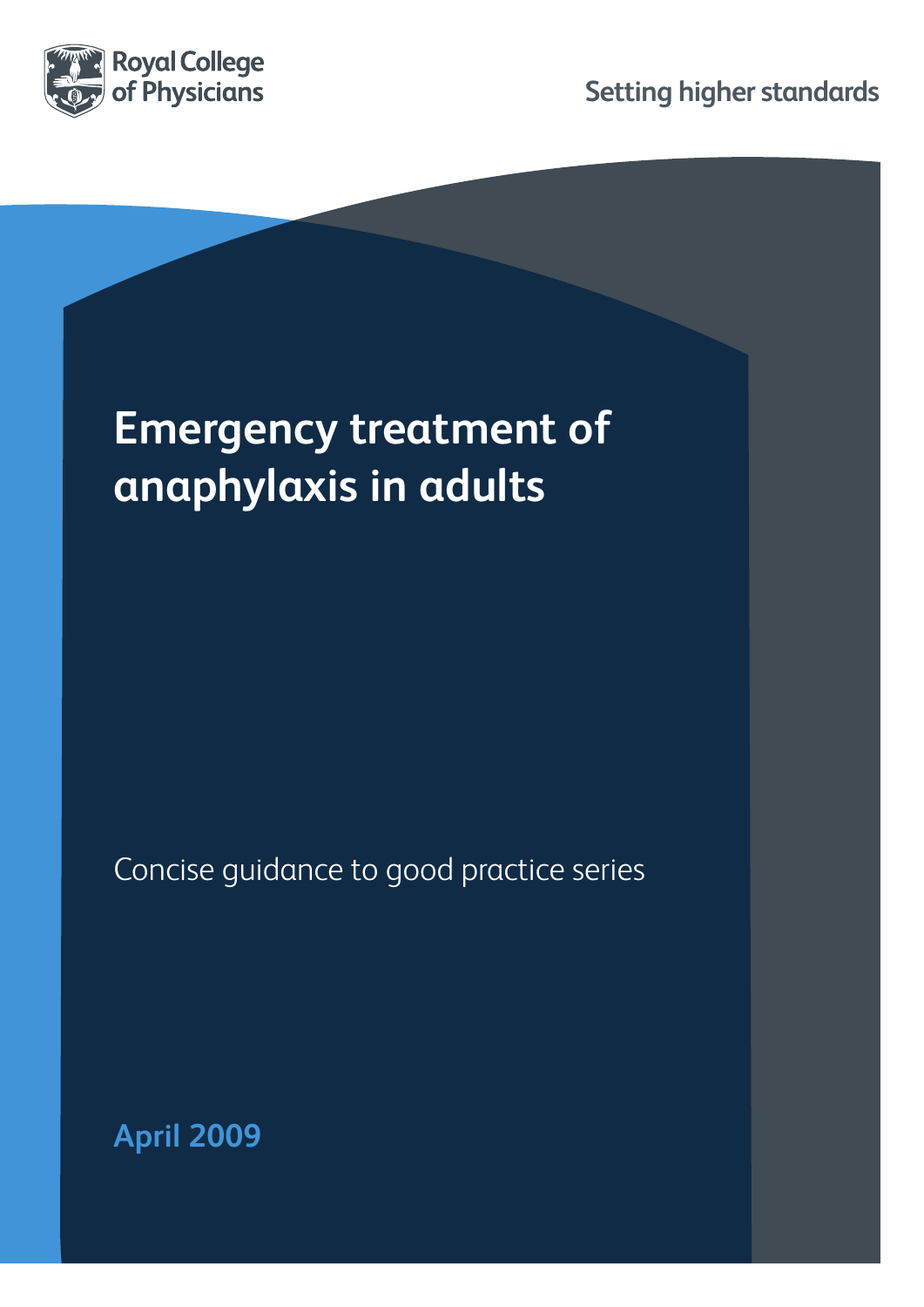## Emergency treatment of anaphylaxis in adults: concise guidance

#### Jasmeet Soar on behalf of the multidisciplinary Guideline Development Group\*

**ABSTRACT – Anaphylaxis is a severe, life-threatening, generalised or systemic hypersensitivity reaction characterised by rapidly developing lifethreatening airway, breathing and/or circulation problems usually associated with skin and mucosal changes. Updated guidance on the recognition, acute management and follow up of adults with anaphylaxis has recently been published. This is a concise version of the full guidelines published by the Resuscitation Council (UK) in 2008. The use of an airway, breathing, circulation, disability and exposure approach to recognise and treat anaphylaxis is emphasised.**

#### **KEY WORD: anaphylaxis**

#### **Introduction and aims**

Anaphylaxis is a severe, life-threatening hypersensitivity reaction which is estimated to affect approximately 1 in 1,333 of the English population at some point in their lives. The incidence of anaphylaxis is increasing and there has been a dramatic growth in the rate of related hospital admissions in the last two decades. Although the overall prognosis of anaphylaxis is good (case-fatality ratio of less than 1%), the risk of death is increased in those with pre-existing asthma. There are approximately 20 deaths due to anaphylaxis reported each year in the UK.

Anaphylaxis can occur following exposure to a very broad range of triggers (Table 1). It has a range of possible presentations and the lack of any consistent clinical manifestations continues to cause diagnostic difficulty. Full guidance for the emergency treatment of anaphylactic reactions has recently been published.1 Information in this concise guidance has been extracted from the full guideline. Please refer to the full guidance for details of methodology.

The aim of this guidance is to provide updated

recommendations in the following areas:

- the recognition and correct diagnosis of anaphylaxis
- the acute management and effective treatment of an anaphylactic reaction in adults
- the appropriate investigation and follow up of patients with suspected anaphylaxis.

#### **Pathophysiological consequences of anaphylaxis**

Anaphylaxis can be caused by allergic and nonallergic mechanisms. Allergic anaphylaxis is caused by an immediate (type I) hypersensitivity reaction following exposure to an allergen to which the patient has become sensitised. The allergen stimulates IgE-mediated degranulation of mast cells, releasing large quantities of histamine into the circulation which causes intense smooth muscle contraction, increased vascular permeability and vasodilation. The clinical presentation is the same regardless of whether the reaction has an allergic or nonallergic mechanism.

Adrenaline is the most important drug for the treatment of an anaphylactic reaction. Failure to inject adrenaline promptly increases the risk of death. Adverse effects of adrenaline are extremely

### **Jasmeet Soar**

FRCA, Consultant in Anaesthetics and Intensive Care Medicine, North Bristol NHS Trust

Concise Guidance to Good Practice Series Editors: Lynne Turner-Stokes FRCP and Bernard Higgins

FRCP Guest Editor: Tabitha Turner-Stokes BA MBBS

*Clin Med* 2009;9:000

**Table 1. Allergens known to trigger fatal anaphylactic reactions.**  For further details, please see the full guidance document.<sup>1</sup>

| Allergen                                       | <b>Examples</b>                                                                                |
|------------------------------------------------|------------------------------------------------------------------------------------------------|
| Stings                                         | Wasp, bee                                                                                      |
| <b>Nuts</b>                                    | Peanuts, walnuts, almonds, brazil nuts, hazelnuts                                              |
| Other foods                                    | Milk, fish, chickpeas, crustaceans                                                             |
| Antibiotics                                    | Penicillin, cephalosporin, amphotericin,<br>ciprofloxacin, vancomycin                          |
| Anaesthetic drugs<br>(mostly muscle relaxants) | Suxamethonium, vecuronium, atracurium                                                          |
| Other drugs                                    | NSAID, ACEI, gelatins, protamine, vitamin K,<br>local anaesthetics, diamorphine, streptokinase |
| Contrast media                                 | lodine, technetium, fluorescein                                                                |
| Others                                         | Latex, hair dye, hydatid                                                                       |

ACEI = angiotensin converting enzyme inhibitor; NSAID = non-steroidal anti-inflammatory drug.

<sup>\*</sup> This guidance was prepared on behalf of the multidisciplinary Guideline Development Group (GDG) convened by the Working Group of the Resuscitation Council (UK) in association with the Clinical Effectiveness and Evaluation Unit of the Royal College of Physicians. For membership of the GDG, see the end of paper.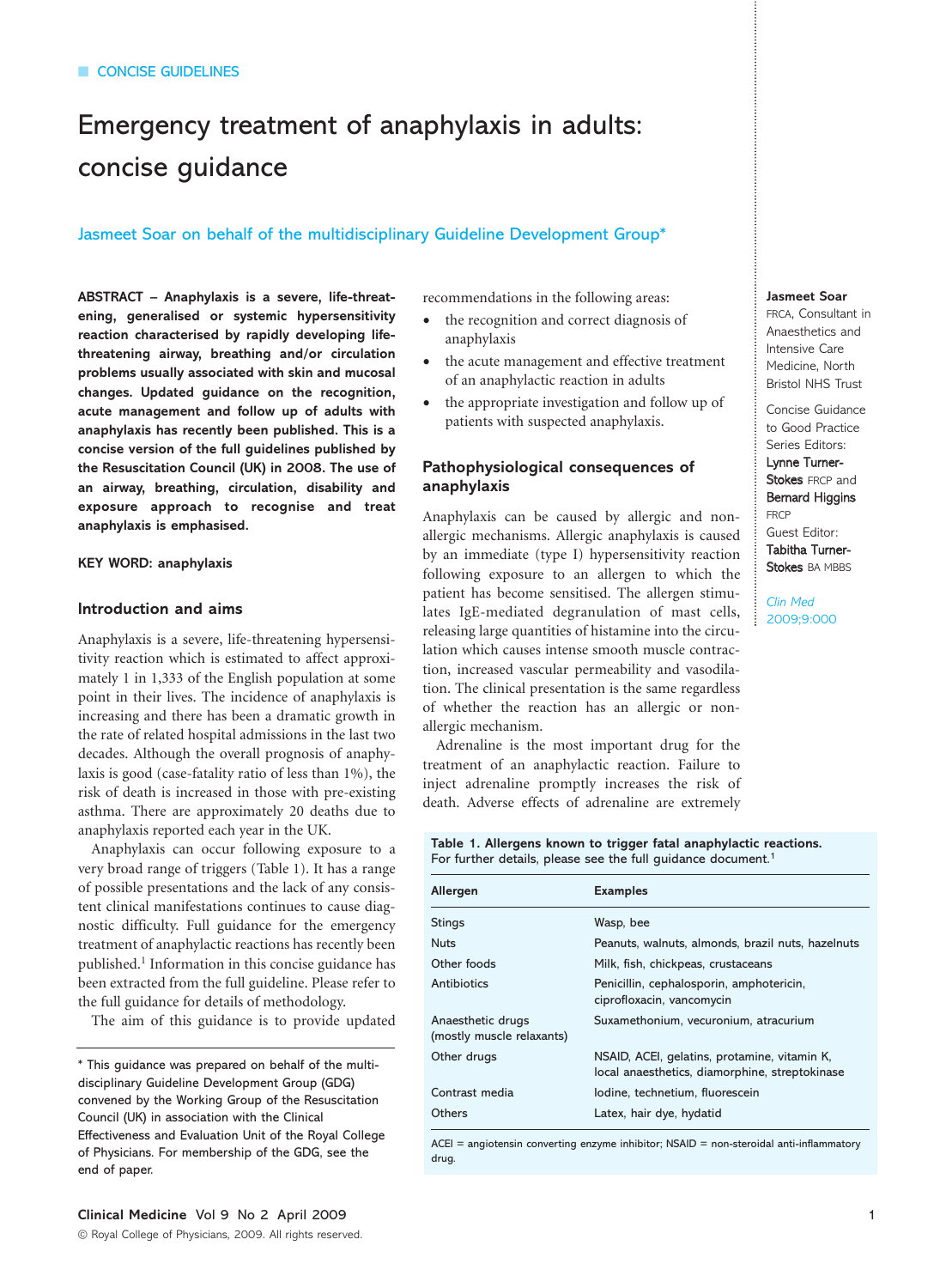rare when the correct doses are injected intramuscularly. Intravenous adrenaline has a much greater risk of causing harmful side effects and hence should only be used by those experienced in the use and titration of vasopressors in their normal clinical practice.

#### **Recognition of an anaphylactic reaction**

#### **Box 1. Recognition of an anaphylactic reaction.**

- Anaphylaxis is likely when **all of the following three criteria** are present:
	- 1 sudden onset and rapid progression of symptoms
	- 2 life-threatening compromise of:
		- airway and/or
		- breathing and/or
		- circulation
	- 3 skin and/or mucosal changes, for example:
		- flushing
		- urticaria
		- angioedema.

| Box 2. Symptoms and signs of anaphylaxis.         |                                                                                                                                                                                                                                                                                                                                                                                         |
|---------------------------------------------------|-----------------------------------------------------------------------------------------------------------------------------------------------------------------------------------------------------------------------------------------------------------------------------------------------------------------------------------------------------------------------------------------|
| Airway problems<br>(life-threatening)             | Patients may develop:<br>swelling of tongue or throat (pharyngeal/<br>laryngeal oedema) leading to difficulty in<br>breathing and swallowing<br>• stridor (inspiratory noise caused by upper<br>airway obstruction)<br>• hoarse voice.                                                                                                                                                  |
| <b>Breathing problems</b><br>(life-threatening)   | Patients may develop:<br>• shortness of breath (increased respiratory rate)<br>• wheeze<br>• exhaustion due to the work of breathing<br>• confusion caused by hypoxia<br>• cyanosis (a late sign)<br>• respiratory arrest.                                                                                                                                                              |
| <b>Circulation problems</b><br>(life-threatening) | Patients may develop:<br>signs of shock (pale, clammy)<br>٠<br>• tachycardia<br>• hypotension (causing dizziness or collapse)<br>· decrease conscious level or loss of<br>consciousness<br>· myocardial ischaemia<br>· cardiac arrest.                                                                                                                                                  |
|                                                   | Neurological problems Problems with A, B and/or C may alter the<br>patient's neurological status resulting in:<br>• confusion<br>• agitation<br>• loss of consciousness.                                                                                                                                                                                                                |
| <b>Skin and mucosal</b><br>changes                | Often the first feature and may be subtle or<br>dramatic:<br>• erythema (a patchy, or generalised, red rash)<br>· urticaria (also called hives, wheals or welts -<br>usually itchy)<br>· angioedema (caused by swelling of mucosal<br>tissue) resulting in:<br>- swelling of eyelids and lips (most common)<br>- pharyngeal and laryngeal oedema (causing<br>upper airway obstruction). |

There is a range of signs and symptoms, none of which are entirely specific for anaphylactic reaction, however, certain combinations of signs make the diagnosis more likely (Box 1). Most anaphylactic reactions develop suddenly and evolve rapidly following exposure to a trigger (allergen). There is a rapid progression of symptoms resulting in life-threatening compromise of airway, breathing and/or circulation (Box 2).

Some patients have less severe systemic allergic reactions that are characterised by skin or mucosal changes alone (eg generalised urticaria or angioedema). These reactions are not described as anaphylaxis because life-threatening features are not present. Most patients who have skin changes caused by allergy do not go on to develop an anaphylactic reaction. The differential diagnosis of anaphylaxis is summarised in Box 3.

#### **Implications for implementation**

The implications for implementation of these guidelines are primarily those of staff education and awareness. All clinical staff within the hospital setting should be able to call for help and initiate treatment in a patient experiencing an anaphylactic reaction.

Resuscitation equipment and drugs to help with the rapid resuscitation of a patient with anaphylaxis must be immediately available in all clinical settings. No new drugs for the treatment of anaphylaxis are needed. Intramuscular injection of adrenaline is the initial treatment of choice.

#### **Membership of the Guideline Development Group**

Jasmeet Soar, Co-chair Working Group and Vice Chair, Resuscitation Council (UK); Richard Pumphrey, Co-chair Working Group, Royal College of Pathologists; Andrew Cant, Royal College of Paediatrics and Child Health; Sue Clarke, Anaphylaxis Campaign; Allison Corbett, British National Formulary; Peter Dawson, Royal College of Radiologists; Pamela Ewan, British Society for Allergy and Clinical Immunology; Bernard Foëx, College of Emergency Medicine; David Gabbott, Executive Committee Member Resuscitation Council (UK); Matt Griffiths, Royal College of Nursing; Judith Hall, Royal College of Anaesthetists; Nigel Harper, Association of Anaesthetists of Great Britain and Ireland; Fiona Jewkes, Royal College of General Practioners, Joint Royal College Ambulance Liason Committee;

#### **Box 3. Differential diagnosis of anaphylaxis.**

#### **Life-threatening conditions:**

- **asthma** (can present with similar symptoms and signs to anaphylaxis, particularly in children)
- **septic shock** (hypotension with petechial/purpuric rash).

#### **Non-life-threatening conditions:**

- **•** vasovagal episode
- **•** panic attack
- **•** breath holding episode in a child
- **•** idiopathic (non-allergic) urticaria or angioedema.

**Seek help early if there are any doubts about the diagnosis.**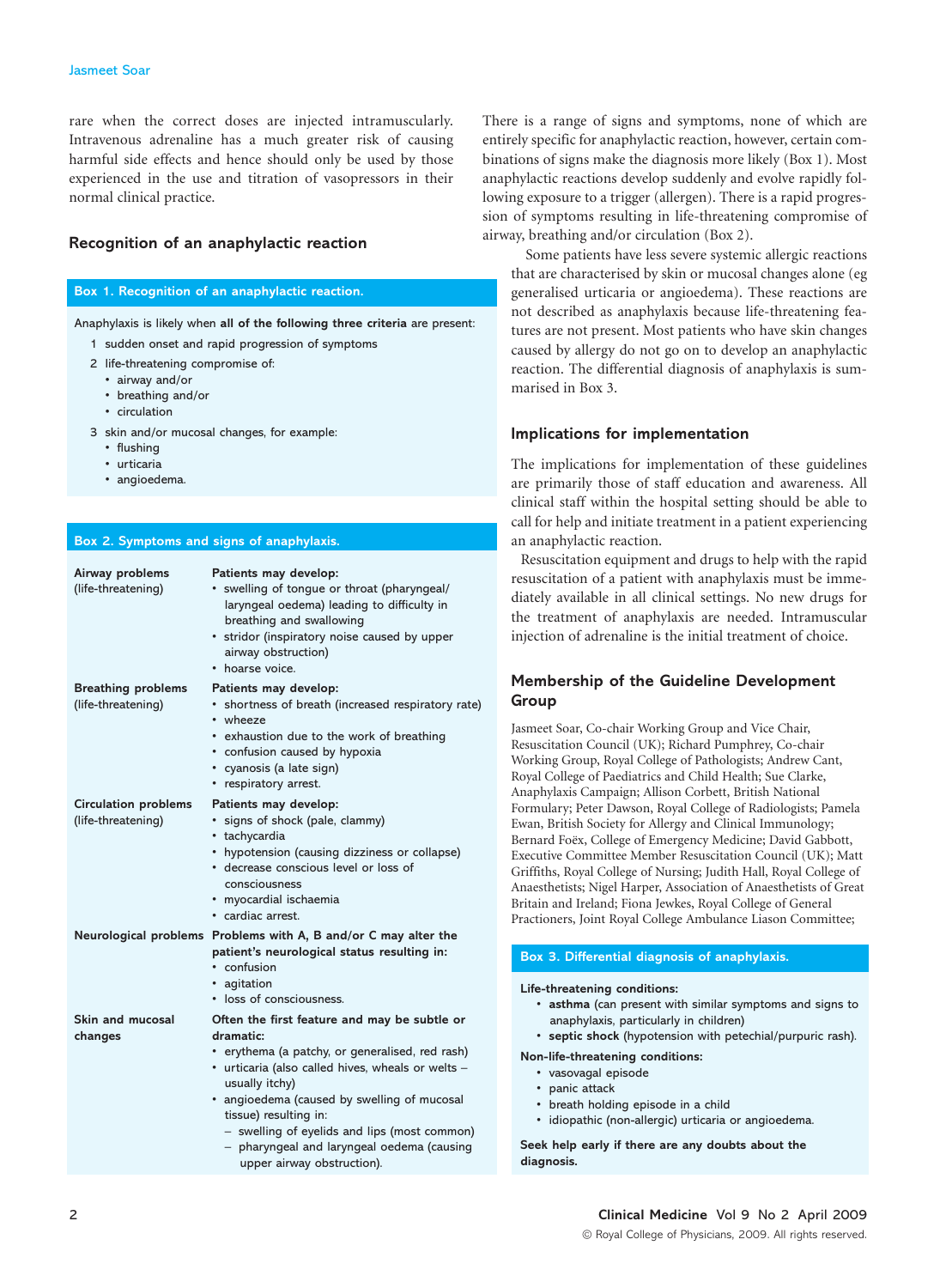| <b>Summary of the guidelines</b> |                                                                                                                                                                                                                                                                                                                                                                       |           |  |  |
|----------------------------------|-----------------------------------------------------------------------------------------------------------------------------------------------------------------------------------------------------------------------------------------------------------------------------------------------------------------------------------------------------------------------|-----------|--|--|
|                                  | Recommendation                                                                                                                                                                                                                                                                                                                                                        | Grade     |  |  |
| A<br>1.                          | <b>Treatment of an anaphylactic reaction</b><br>The diagnosis of anaphylaxis is not always obvious. Clinicians must:<br>• use the systematic ABCDE (airway, breathing, circulation, disability, exposure) approach to assess and<br>treat the patient                                                                                                                 | C         |  |  |
| 2                                | • treat life-threatening problems as they are found<br>• monitor the patient with a minimum of pulse oximetry, non-invasive blood pressure and a 3-lead<br>electrocardiogram as soon as possible.<br>Patients having an anaphylactic reaction should expect the following as a minimum:                                                                               | c         |  |  |
|                                  | • recognition that they are seriously unwell<br>• an early call for help<br>initial assessment and treatment based on the ABCDE approach<br>$\bullet$<br>• adrenaline therapy, if indicated<br>• investigation and follow up by an allergy specialist.                                                                                                                |           |  |  |
| 3                                | Clinicians managing an acute anaphylactic reaction should follow the key steps outlined in Figure 1.                                                                                                                                                                                                                                                                  | C         |  |  |
| 4                                | Adrenaline is the most important drug for the treatment of anaphylaxis and should be given to all patients<br>with life-threatening features:<br>• administer 0.5 ml of 1:1,000 adrenaline (0.5 mg) via the intramuscular (IM) route into the anterolateral                                                                                                           | C         |  |  |
|                                  | aspect of the middle third of the thigh                                                                                                                                                                                                                                                                                                                               |           |  |  |
|                                  | • use a needle long enough to ensure that adrenaline is injected into muscle                                                                                                                                                                                                                                                                                          |           |  |  |
|                                  | monitor the patient as soon as possible to assess response to adrenaline<br>$\bullet$<br>repeat the IM adrenaline dose at 5-minute intervals if there is no improvement in the patient's condition.<br>$\bullet$<br>Intravenous (iv) adrenaline must only be given by clinicians experienced in its use eg anaesthetists, intensive<br>care and emergency physicians. |           |  |  |
|                                  | The use of subcutaneous or inhaled adrenaline is not recommended.                                                                                                                                                                                                                                                                                                     |           |  |  |
| 5                                | All patients should be placed in a comfortable position:<br>• patients with airway and breathing problems may prefer to sit up<br>• lying flat (with leg elevation) is helpful for patients with hypotension:<br>- do not make patients sit or stand up if they feel faint as this can cause cardiac arrest                                                           | C         |  |  |
|                                  | • place unconscious patients who are breathing in the recovery position.                                                                                                                                                                                                                                                                                              |           |  |  |
| 6                                | All patients with anaphylaxis should receive supportive care in addition to definitive treatment with<br>adrenaline. This includes:                                                                                                                                                                                                                                   | c         |  |  |
|                                  | • oxygen:<br>- give high flow oxygen immediately at the highest concentration possible using a mask with an oxygen<br>reservoir                                                                                                                                                                                                                                       |           |  |  |
|                                  | $\bullet$ fluids:<br>- administer a rapid iv fluid challenge of 500-1,000 ml of crystalloid or colloid as soon as possible<br>avoid colloid if it is thought to be cause of reaction<br>monitor the patient's response and give further doses if necessary                                                                                                            |           |  |  |
|                                  | antihistamines:<br>$\bullet$<br>- administer 10 mg of chlorphenamine IM or by slow iv injection following initial resuscitation of the patient                                                                                                                                                                                                                        |           |  |  |
|                                  | • corticosteroids:<br>administer 200 mg of hydrocortisone IM or by slow iv injection following initial resuscitation of the patient                                                                                                                                                                                                                                   |           |  |  |
|                                  | • other medications:<br>- if patient has symptoms of asthma, bronchodilator therapy with salbutamol, ipratropium and/or<br>aminophylline may be helpful.                                                                                                                                                                                                              |           |  |  |
| 7                                | If the trigger for the patient's anaphylactic reaction is identified, it should be removed if possible.<br>• Stop any drug suspected of causing an anaphylactic reaction immediately.                                                                                                                                                                                 | C         |  |  |
|                                  | Do not delay definitive treatment of anaphylaxis if removing the trigger is not feasible.                                                                                                                                                                                                                                                                             |           |  |  |
|                                  | After food-induced anaphylaxis, attempts to make the patient vomit are not recommended.<br>$\bullet$                                                                                                                                                                                                                                                                  | continued |  |  |

**Clinical Medicine** Vol 9 No 2 April 2009 3 © Royal College of Physicians, 2009. All rights reserved.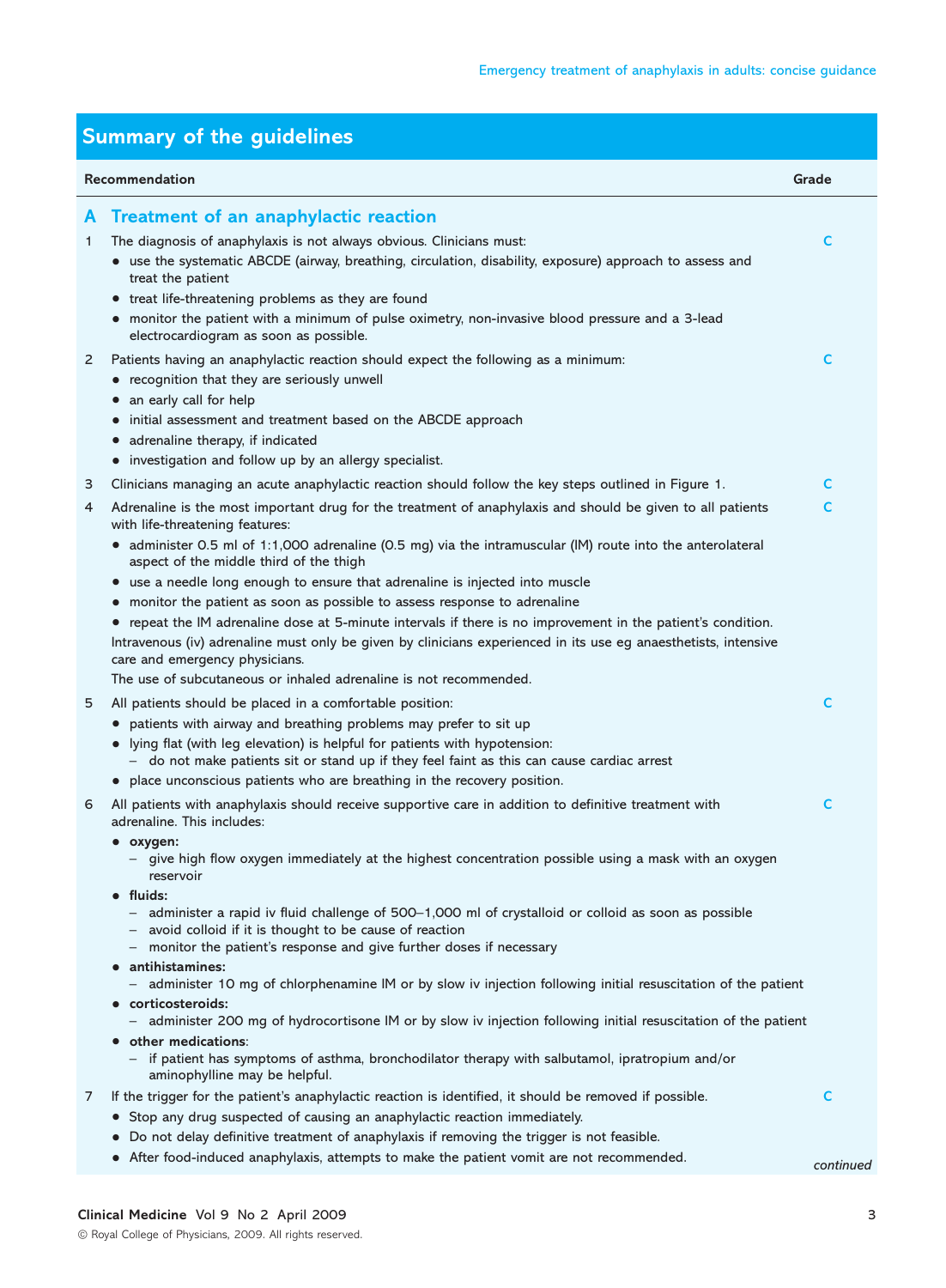### **Summary of the guidelines –** *continued*

|    | Recommendation                                                                                                                                                                                                                                                                                                                                                                                                                                                                                                                                                                                                                                                                             | Grade |
|----|--------------------------------------------------------------------------------------------------------------------------------------------------------------------------------------------------------------------------------------------------------------------------------------------------------------------------------------------------------------------------------------------------------------------------------------------------------------------------------------------------------------------------------------------------------------------------------------------------------------------------------------------------------------------------------------------|-------|
| A  | Treatment of an anaphylactic reaction - continued                                                                                                                                                                                                                                                                                                                                                                                                                                                                                                                                                                                                                                          |       |
| 8  | If cardiorespiratory arrest occurs following an anaphylactic reaction:<br>• start cardiopulmonary resuscitation immediately and call the cardiac arrest team<br>• commence advanced life support (ALS) as soon as equipment is available                                                                                                                                                                                                                                                                                                                                                                                                                                                   | C     |
|    | • use the iv doses of adrenaline recommended in the ALS guidelines.                                                                                                                                                                                                                                                                                                                                                                                                                                                                                                                                                                                                                        |       |
| 9  | Patients with suspected anaphylaxis should be observed in hospital for at least six hours and reviewed<br>by a senior clinician:<br>• patients with the following may need careful observation for up to 24 hours:<br>an asthmatic component to their anaphylactic reaction<br>previous history of biphasic reactions<br>possibility of continuing absorption of allergen<br>poor access to emergency care<br>presentation in the evening or at night<br>- severe reactions with slow onset caused by idiopathic anaphylaxis.                                                                                                                                                              | C     |
| В  | Investigation, discharge and follow up of patients with anaphylaxis                                                                                                                                                                                                                                                                                                                                                                                                                                                                                                                                                                                                                        |       |
| 1. | Mast cell tryptase should be measured to confirm the diagnosis of anaphylaxis:<br>• ideally, three time samples should be taken (use a serum or clotted blood sample. Plasma samples can<br>also be tested):<br>- first sample: as soon as feasible after resuscitation has started<br>- second sample: one to two hours after the start of the patient's symptoms<br>- third sample: after 24 hours or in a follow-up allergy clinic<br>• the minimum requirement is one sample taken one to two hours after the start of the symptoms.<br>Mast cell tryptase is not useful in the initial recognition and treatment of anaphylaxis and should not delay<br>resuscitation of the patient. | C     |
| 2  | Before discharge from hospital, all patients must be:<br>• reviewed by a senior clinician                                                                                                                                                                                                                                                                                                                                                                                                                                                                                                                                                                                                  | C     |
|    | • given clear instructions to return to hospital if symptoms return<br>• considered for treatment with antihistamines and oral steroids for three days to decrease the chance of<br>a further reaction<br>• considered for an adrenaline auto-injector or given a replacement<br>• given a plan for follow up, including contact with their general practitioner.                                                                                                                                                                                                                                                                                                                          |       |
| З  | All patients presenting with anaphylaxis should be referred to a specialist allergy clinic to:<br>• identify the cause of the reaction<br>• reduce the risk of future anaphylactic reactions<br>• prepare the patient to manage future episodes themselves.<br>Clinicians should refer to the British Society for Allergy and Clinical Immunology website for a list of specialist<br>allergy clinics (www.bsaci.org).                                                                                                                                                                                                                                                                     | C     |
| 4  | All patients should be given information on:<br>• the allergen responsible for their anaphylactic reaction and how to avoid exposure to it<br>how to recognise the early symptoms of anaphylaxis<br>$\bullet$<br>how to use their adrenaline auto-injector (if provided)<br>• the importance of seeking urgent medical assistance when experiencing anaphylaxis and after using an<br>adrenaline auto-injector.<br>Individuals close to the patient (eg family, carers) must be adequately informed and given training in using<br>the adrenaline auto-injector.                                                                                                                           | C     |